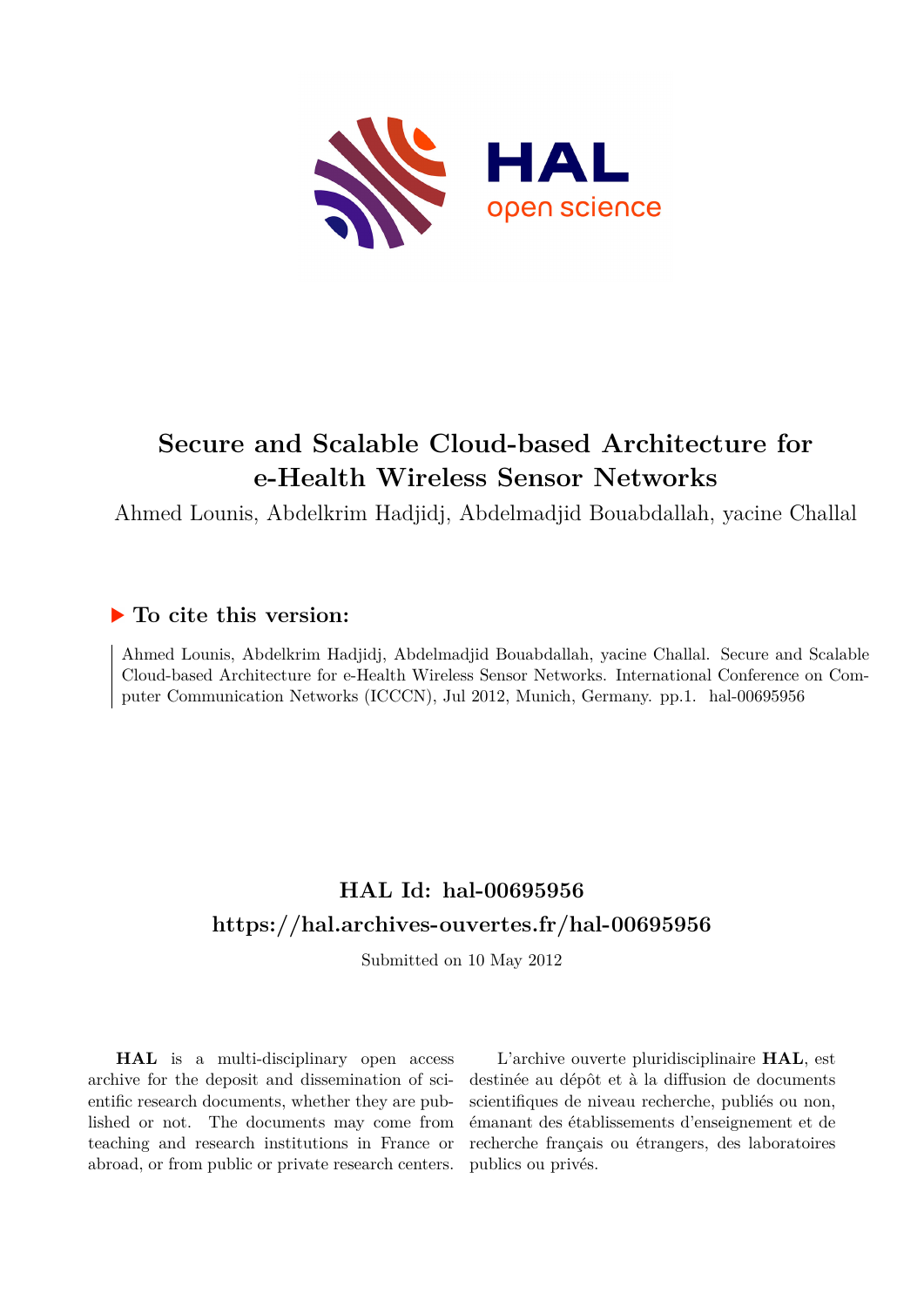# Secure and Scalable Cloud-based Architecture for e-Health Wireless sensor networks

Ahmed Lounis, Abdelkrim Hadjidj, Abdelmadjid Bouabdallah and Yacine Challal {lounisah,ahadjidj,bouabdal,ychallal}@utc.fr

Université de Technologie de Compiègne HEUDIASYC UMR CNRS 7253

BP 20529, Compiegne Cedex `

# France

*Abstract*—There has been a host of research works on wireless sensor networks for medical applications. However, the major shortcoming of these efforts is a lack of consideration of data management. Indeed, the huge amount of high sensitive data generated and collected by medical sensor networks introduces several challenges that existing architectures cannot solve. These challenges include scalability, availability and security. In this paper, we propose an innovative architecture for collecting and accessing large amount of data generated by medical sensor networks. Our architecture resolves all the aforementioned challenges and makes easy information sharing between healthcare professionals. Furthermore, we propose an effective and flexible security mechanism that guarantees confidentiality, integrity as well as fine grained access control to outsourced medical data. This mechanism combines several cryptographic schemes to achieve high flexibility and performance.

Keywords: wireless sensor networks, healthcare, cloud computing, attribute based encryption.

#### I. INTRODUCTION

Recent advances in medical sensors, wireless technologies and Micro-Electro-Mechanical systems have enabled the development of senor nodes capable of sensing, processing and communicating several physiological signs. These lightweight miniaturized nodes collaborate to form a wireless sensor network (WSN) that simplify the supervision of patients' health. The major breakthrough of this technology is providing continuous remote patient supervision both in and out of hospital conditions. Consequently, it reduces health cost and improves the quality of life of patients as well as the treatment efficiency.

There has been a host of research works on medical WSN for patient supervision [1]. Proposed solutions have adopted a common architecture with three main components: Body Area Networks (BAN), gateways, and remote monitoring system. The BAN is a set of sensor nodes carried by the patient to collect different health information. It sends collected data via wireless communication channel to the gateway which serves as a relay node to the monitoring system through a backbone network (ADSL, WiFi, 3G or satellite). The remote monitoring system, usually a server hosted by the healthcare provider, is the heart of the architecture at which the collected data is stored, processed and accessed.

Scalability is a challenge that WSNs for medical applications should tackle. Indeed, the sampling of medical sensors is performed at high frequency which increases the amount of collected data. In addition, the frequency of sensor sampling is often increased if the condition of patients being monitored gets worse. The important size and heterogeneity of data drives a need for an increasing storage and processing capacities. Besides scalability issues, medical data could be life saving and must be accessible at any time and from everywhere. Existing solutions rely on a centralized paradigm to store and process sensed data thus cannot tackle the aforementioned challenges. We definitely need new innovative solutions to meet the great challenges of handling the exponential growth in data generated by sensors.

Considering social, ethical and legal aspects of medical systems, data collected by sensor networks is highly sensitive and should be managed properly to guarantee patients' privacy. Therefore, it is essential to ensure security of data during transmission as well as during storage. Access to patient information must be strictly limited to authorized users in order to guarantee the confidentiality. Since data is vital for medical diagnosis, data integrity should be verified to prevent wrong treatments because of malicious or erroneous modifications. Access to medical data is often governed by complex policies that distinguish between each part of the data and each user privileges. Therefore, providing fine-grained access control that supports dynamic and complex organizational policies is a very hard challenge. Practical issues, such as security management, overhead and scalability of the access control with the number of users, also need to be considered. While lot of research works have been carried out in medical wireless sensor networks, only few studies have been achieved regarding security and existing solutions are far from mature [2].

In this paper, we address the challenge of data management in wireless sensor networks for patient supervision. We propose a secure and scalable architecture for collecting and accessing large amount of data generated by medical sensor networks. We leverage cloud computing technology to dynamically scale storage resources via on demand provisioning. Furthermore, we propose an innovative security scheme that eliminates potential security threats of medical data outsourcing and guarantees confidentiality, integrity as well as fine grained access control. Our contributions in this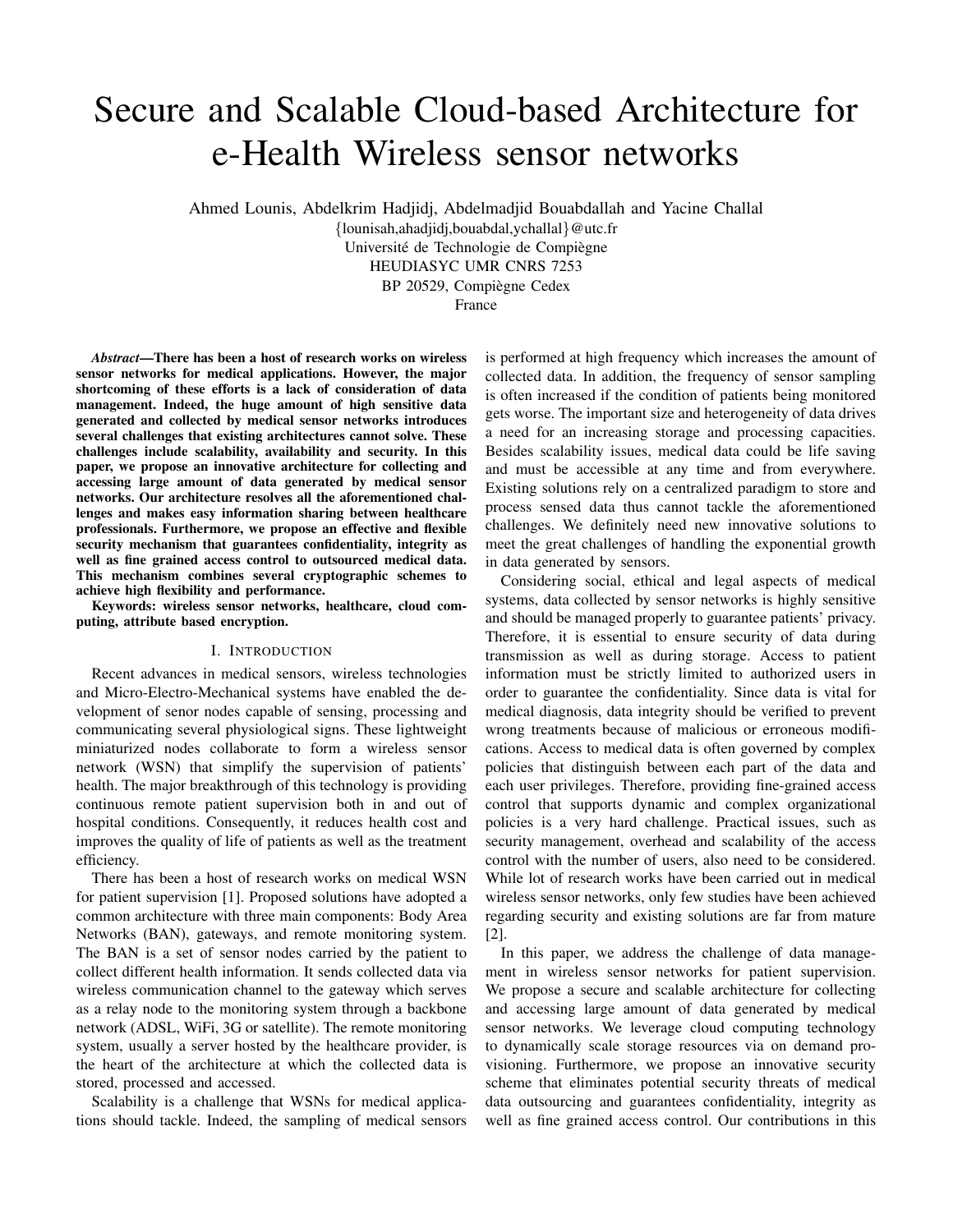work are many folds: First, we propose a new cloud based architecture for medical wireless sensor networks. Second, we show how we guarantee the confidentiality and the integrity of outsourced medical data without involving patients or doctors interventions. Third, we propose an innovative access control which allows implementing complex and dynamic security policies necessary to medical application while reducing the management and processing overhead. More specifically, we combine Ciphertext Policy Attribute Based Encryption (CP-ABE) and symmetric encryption to achieve fine grained access with low computation overhead.

The rest of the paper is organized as follows. In section II we review some related works. In section III we present our proposed architecture. In section IV we review attribute based encryption basics necessary to the understanding of our proposed access control. In section V we describe the security services that are ensured by our architecture. In section VI, we analyze the security of our solution. In section VII we conclude the paper and shed some light on future directions.

#### II. RELATED WORKS

Scalability via on-demand resource provisioning and virtually infinite data storage capacity makes the cloud computing [3] compelling for managing data generated by WSNs. Cloud computing eases storage, processing and sharing of sensor data and provides anywhere/anytime access to supervision applications. Research works on coupling WSN and the cloud are still in their early infancy. A recent paper [4] tried to identify the opportunities and challenges of connecting wireless sensor networks to the Cloud. Also, few papers introduced cloud computing to different WSN applications such as industrial supervision [5], patient data collection [6], energy monitoring [7] and environmental monitoring [8]. However, all these papers described preliminary works and ignored the challenges induced by combining WSN and cloud computing.

Authors in [9] proposed a framework based on a publish/subscribe model which facilitates WSN-Cloud connection. In another paper [10], they used this framework to monitor human activities and to share information among doctors, caregivers, and pharmacies. However, authors did not discuss the security requirements for such a framework. In ESPAC [11], data collected from patients are sent to the hospital server before being stored on the Cloud. Despite taking advantage of the cloud to offer unlimited data storage, the scalability of this scheme is limited. Indeed, the hospital server is a bottleneck (single point of failure) that may crash in the case of flash crowd. In addition, no data storage neither data access are possible on the cloud if the hospital server is out of order or inaccessible.

The storage of sensitive data over untrusted servers requires cryptography techniques in order to keep data confidential and preserve patients' privacy. Various solutions, based on symmetric or public cryptography, have been proposed to provide cryptographic access controls that allow storage and sharing of data on untrusted servers [12][13][14][15][16]. However, These techniques do not support fine grained access control required by medical applications. Indeed, they are not scalable with the number of users and introduce high complexity in key distribution and management.

Recent works leveraged new cryptography techniques, such as Role Based Access Control (RBAC) and Attribute Based Encryption (ABE), to provide fine-grained access control required by personal medical systems. Ibraimi et al. [17] applied Ciphertext Policy ABE (CP-ABE) to enable patients to securely store and share their health record on external third party servers. Barua et al. used bilinear pairing and ABE to guarantee data confidentiality and integrity as well as user privacy and authentication in cloud-based medical systems. In [18], authors proposed a novel practical framework for fine-grained data access control to medical data in Cloud. To avoid high key management complexity and overhead, they organized the system into multiple security domains where each domain manages a subset of users. Unfortunately, all these works adopted a patient-centric approach where each patient generates his own security keys and distributes them to authorized users. We argue that the patient-centric approach is not applicable to manage data collected by WSN for patient supervision. Indeed, the access policies that govern such systems are often complex to be defined by the patient. In addition, the healthcare organization is the legal owner and the responsible for patient's health data during his hospitalization within the hospital or at home settings. Consequently, security policies must be fixed by the healthcare organization rather than the patient. Finally, the patient being monitored by the sensor network can have serious health problems which make him unable to define a security policy in this reduced-mobility state.

#### III. OUR PROPOSED ARCHITECTURE

In this section, we describe our architecture which enables a healthcare institution, such as a hospital or a clinic, to manage data collected by WSN for patient supervision. The proposed architecture is scalable and able to store the large amount of data generated by sensors. Since these data are highly sensitive, we propose a new security mechanism to guarantee data confidentiality, data integrity and fine grained access control. Unlike existing patient-centric systems, security configuration and key management in our solution are totally transparent to users (patients and doctors) and do not require their interventions.

In order to achieve the aforementioned objectives, we propose the architecture described in figure 1. This architecture considers two categories of users, healthcare professionals and patients, and is composed of the following components: (1) the WSN which collects health information from patients, (2) the monitoring applications which allow healthcare professionals to access to stored data, (3) the Healthcare Authority (HA) which specifies and enforces the security policies of the healthcare institution and (4) the cloud servers which ensure data storage. By storing data on the cloud, our architecture offers virtually infinite storage capacity and high scalability. Indeed, the architecture increases its storage capacity, through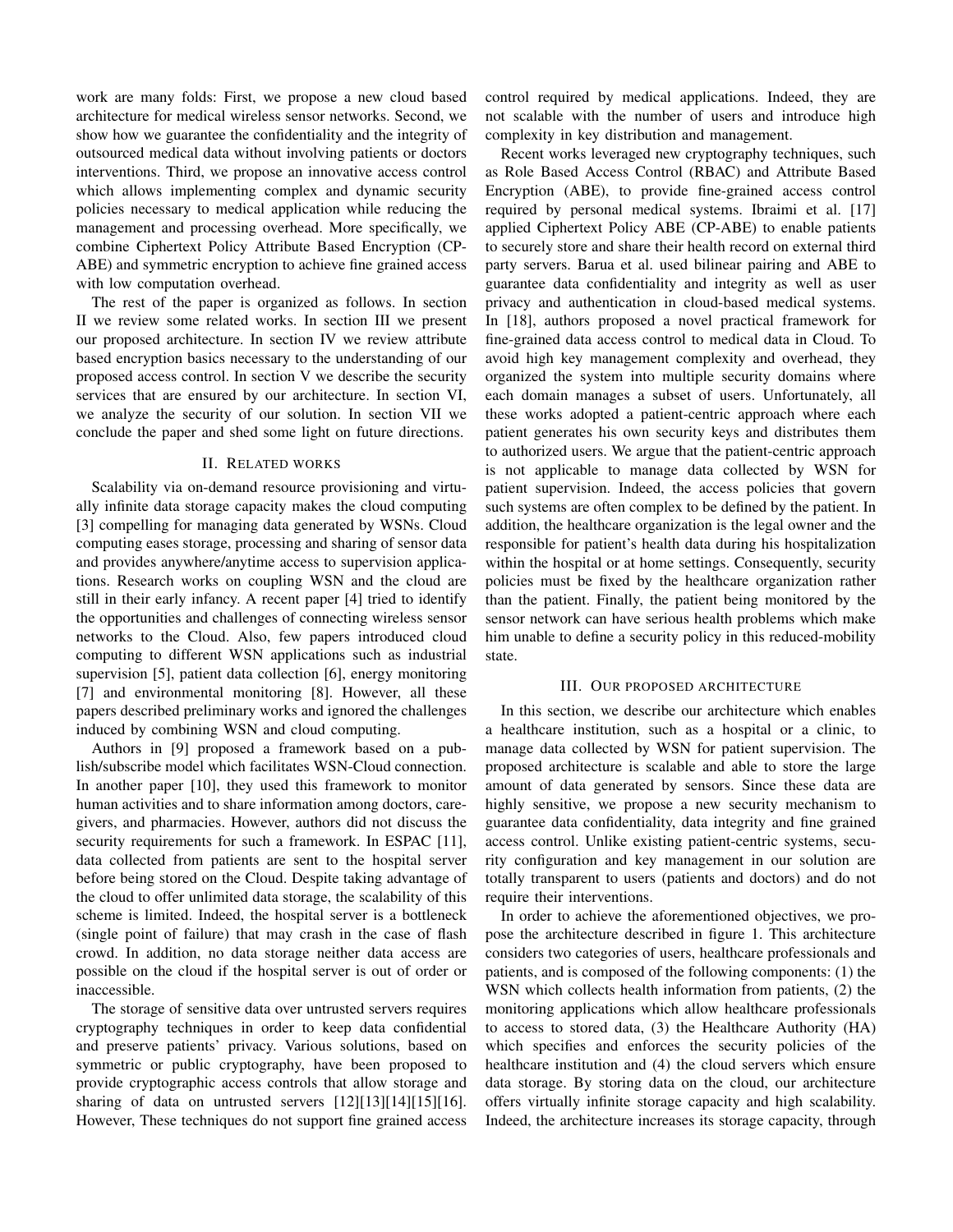Healthcare Autority (HA) At the healthcare center



Fig. 1. The proposed architecture

on-demand provisioning feature of the cloud, whenever it is necessary. In addition, it offers enormous convenience to the healthcare institution since it does not have to care about the complexity of servers' management.

To achieve fine-grained access control, we can use attribute based encryption (ABE) to encrypt data before storing them on the cloud. However, integrating ABE into medical systems is a real challenge. In ABE, data are encrypted with an access structure which is the logical expression of the access policy (eg: the data can be accessed by physician in cardiology division or by nurses). The cyphertext (encrypted data) can be decrypted by any user if his secret key has attributes that satisfy the access policy. The power of ABE is that we do not need to rely on the storage server for avoiding unauthorized data access since the access policy is embedded in the cyphertext itself. However, this characteristic becomes an inconvenient when the access policy changes. Indeed, to apply a new access policy to a file, we must download it, re-encrypt it with a new access structure and upload it again to the cloud. The second challenge faced with the integration of ABE is keys and access structures management. Indeed, the questions of who should generate the access structure that govern the security policy and who should generate and distribute keys necessary to access to the data are a real challenge in medical systems. To answer these questions, existing ABE-based systems adopted a patient centric approach that we showed unsuitable for our application.

To tackle the first challenge of ABE integration, we propose to use both symmetric cryptography and ABE to encrypt data. More specifically, we propose to encrypt each file with a randomly generated symmetric key (RSK) and encrypt the RSK with ABE. Both the encrypted file and the encrypted RSK are sent to the cloud for storage to allow fine grained data sharing with authorized users. Indeed, if a user has a secret key that satisfies the ABE access policy, he will be able to decrypt the RSK and hence to decrypt the file. Furthermore, if the file access policy changes, we should download and re-encrypt the RSK rather than the whole file. This lead to a significant gain in data communication and encryption operations. Finally, our solution has less encryption overhead compared to the naif utilization of ABE to encrypt the whole file. In fact, ABE consumes much more processing power than symmetric cryptography when we use complex access policy [19] like ones used in medical systems.

To tackle the second challenge, which is mastering the complexity of security management, we introduce an entity that we call *Healthcare Authority (HA)*. The HA specifies and enforces the security policies of the healthcare institution. It is used by the administrators of the healthcare institutions to define rules as "who can access to what". Based on these rules, the HA generates and sends to each user his ABE security parameters which are a pair of *access structure* and *secret key*. The secret key is tagged with the user attributes set which represent the user privileges. This information is required to decrypt data that the user is allowed to access. The access structure represents the access policy that protects the user data. When a user encrypts the random symmetric key (RSK) that protects his data using this structure, he can be sure that only authorized users (who have the correct attributes) can decrypt and access to his data. Introducing the HA releases users from creating and distributing access structures and secret keys. Consequently, it improves the system usability since a patient has no action to do to secure his data. Also, the healthcare professionals transparently access to data falling under their scope. All the details of security operations are given in section V.

In our architecture, each patient has a personal WSN composed of a set of lightweight/small sensor nodes and a gateway. A WSN enables unobtrusive and continuous health supervision of the patient at the hospital and at home settings. Sensor nodes are carried by the patient to collect different *health data* such as heart beats, motion and physiological signals. Each sensor node sends the collected information via a wireless communication channel to the gateway. The gateway aggregates the different health data into a file and encrypts it using the RSK. Thereafter, it sends the encrypted file along with the RSK encrypted using the access structure obtained from the HA to the cloud.

The monitoring application allows healthcare professionals to supervise their patients and enables them to access to a patient's data anytime and from everywhere using a computer or a Smartphone. The monitoring application downloads the required data from the cloud and decrypts it using its secret key. In addition, it allows the healthcare professionals to add *medical data*, such as reports, diagnostics and prescriptions, to the patient's information. The medical data is also encrypted and stored on the cloud along with the patient's health data. Similarly to the gateway, the monitoring application encrypts the medical data using a RSK and the access structure obtained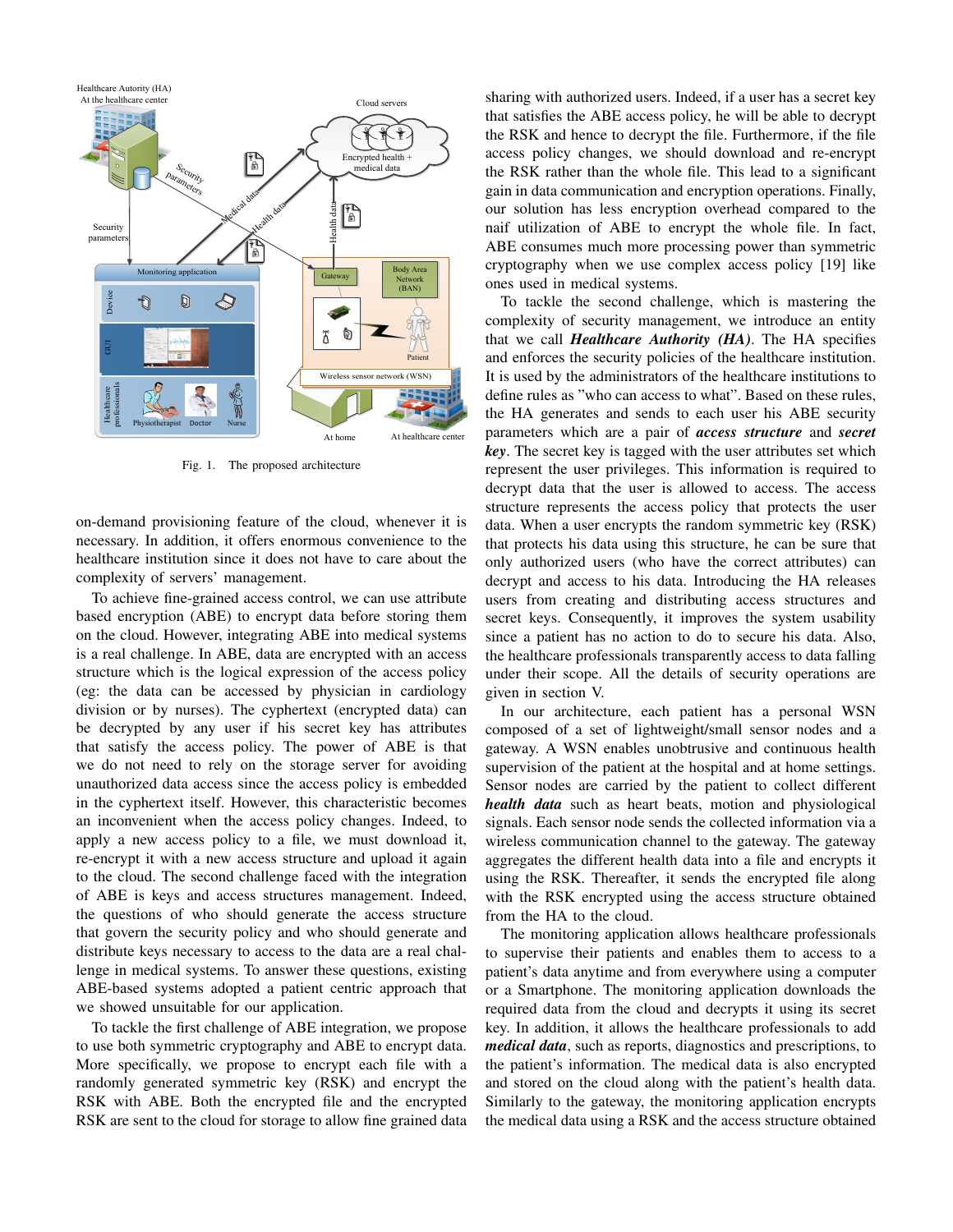from the HA.

## IV. BACKGROUNDS: ATTRIBUTE-BASED ENCRYPTION

Attribute-based encryption (ABE) is a recent promising cryptographic method proposed by Sahai and Waters in 2005 [20]. The ABE technique extends the identity-based encryption to enable expressive access policies and fine-grained access to encrypted data . In ABE, the access control decision is based on a set of attributes and the concept of access structure described as follows :

- Universal attributes set (U): is the set of all attributes that describe data properties, user properties and environment properties.
- Access structure: is an access policy that designs who can access to what. It is built from an access tree (T) which can be seen as a logical expression combining several attributes through AND, OR or other operators (figure 2). Each non-leaf node of the tree represents a threshold gate, described by its children and the threshold gate value (AND, OR or other operators). Each leaf node of the tree is described by an attribute from U and a value.

In figure 2, we give an example of an access tree which is derived from the following logical expression: ((speciality=physician AND (division=cardiology OR cardiology=pulmonary) OR (cardiology=gerontology AND (speciality=nurse OR speciality=physician))). This expression means that data can be accessed by all physicians working in cardiology, pulmonary or gerontology divisions, as well as all nurses working in gerontology division have access.

Key-Policy Attribute-Based Encryption (KP-ABE) [21] and Ciphertext-Policy Attribute-Based Encryption (CP-ABE) [19] are the two main variants of ABE. KP-ABE assigns to each file a set of attributes to be encrypted, and assigns to each user an access structure, that represents his access scope, for data decryption. On the contrary, CP-ABE assigns to each file an access structure to be encrypted, and uses a set of attributes to generate the user's key for data decryption. In medical systems, healthcare professionals are assigned particular roles (eg. general practitioner, nurse), and through those role they get permissions to access to particular data. Implementing these policies is easier and more efficient using CP-ABE than using KP-ABE. Indeed, we can describe the role of each healthcare professional by assigning a combination of attributes. At the same time, we encrypt each file by an access structure that express the access policy. In what follows we present the basics of CP-ABE necessary for the understanding of our architecture. More extensive description of CP-ABE is available in [19]. is excellent expressive access policies and fine-grained in excellent and substitute in the syecular state of an intergeneration is in excellented as follows: Consideration and interval and interval and interval and inter

A CP-ABE scheme consists of four fundamental algorithms: setup, encrypt, key generation, and decrypt.

Setup: defines the universal attributes set (U) and computes the public key (PK) and the master key (MK). The public key (PK) is used in encryption and decryption algorithms. The master key (MK) is needed to generate secret keys in the Key



Fig. 2. An access tree T

Encryption (PK, M, A): it takes as input the public key PK, a message M, and an access structure A built over the universal attributes set (U). This algorithms encrypts the message M according to the access policy that is defined by the access structure A, and gives as output the ciphertext CT. Only users having a set of attributes corresponding to the access structure A can decrypt the ciphertext (CT).

Key generation (MK, S): this algorithm takes as input a master key MK and the user set of attributes S and generates the user's secret key SK.

Decryption (PK, CT, SK): it takes as input the public key PK, the ciphertext CT and a secret key SK. It returns a message M that is plaintext of CT if the set of attributes corresponding to SK satisfies the access structure A of CT.

#### V. SECURITY SERVICES IMPLEMENTATION

In this section, we give the security model and define the services that are ensured by our architecture. Then, we details the implementation of these security services.

#### *A. Security Model*

Our system is composed of the following parties: many users (patients and healthcare professionals), many cloud servers and the healthcare authority (HA) server. We assume that communication channels between users, the HA and cloud servers are secured by a security protocol such as SSL. Even if SSL guarantees data confidentiality and integrity during transfer, we should encrypt data at the user level because we consider that cloud servers are untrusted. Indeed, data are stored on clouds operated by companies that may disclose personal information to third parties. For legal and ethical concerns, the cloud provider should neither be able to access to patients' data nor perform data mining or patients profiling. Furthermore, we consider that cloud servers might collude with some malicious or revoked users for illegal data access. Similarly, users might collude together to illegitimately access to file contents. The Healthcare Authority (HA) assures keys and access policies management. We consider that the HA is trusted and secured since it is hosted by the healthcare institution. Finally, we assume that each party has a public/private key pair and the public key can be easily obtained by other parties.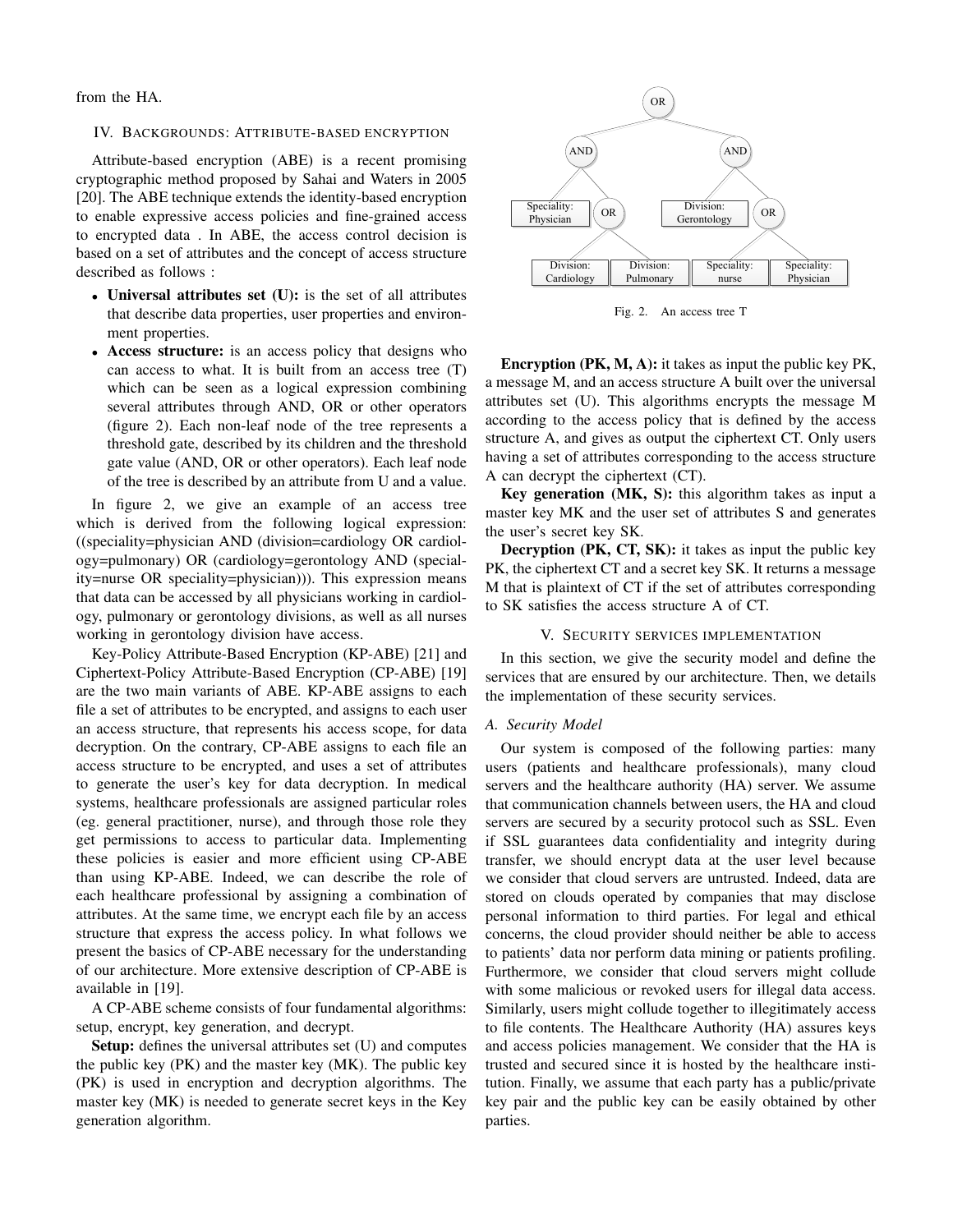# *B. Security services*

Our architecture guarantees the following security services. Fine-grained Access control: Our solution ensures healthcare information confidentiality and scalable fine-grained access control to data stored on the cloud. Furthermore, it ensures access control in multi-writers access mode on medical data.

Integrity and authenticity: Our solution ensures message integrity during transfer between two parties. Furthermore, it ensures data integrity during storage on cloud servers. Also, each party authenticates the origin of each message received from others parties.

Availability: Our solution ensures availability of service for legitimate users when they need it, and it is resilient when a large groups of legitimate users' access at the same time (flash crowd). Furthermore, it is resilient to Denial of Service attacks.

Collusion resistance: Our solution enforces the access control system and guarantees that users (patients/healthcare staffs) cannot collude together to get illegitimate access to medical data. Our architecture resists against the collusion attacks to avoid any unauthorized access to medical data.

# *C. security implementation*

*1) System initialization:* At the installation of our architecture, the HA creates the universal attributes set and calls the ABE setup algorithm to generate the master key (Mk) and the public key (Pk). The Mk must remain secret while the Pk must be shared with all users since they need it to decrypt data. To share the Pk, the HA signs it with its private key and sends it, along with the signature, to cloud servers. Once the Pk on the cloud, users can download it and check its authenticity thanks to the signature.

*2) Adding new user:* When a new patient is admitted to the hospital, the Healthcare Authority gives him a secret key and an access structure. The access structure allows him to encrypt his data before uploading it on cloud servers and ensures that only authorized users can access to it. The secret key allows him to access to medical data on which he has right. The following steps are performed each times a new patient P joins the system :

- 1) The HA generates a couple of private/public keys  $(Priv_P, Pub_P)$  for the patient P.
- 2) The HA calls the key generation algorithm of CP-ABE to generate the secret key  $SK_P$ . Furthermore, it builds the access structure  $AR_P$  that the patient P will use to encrypt his health data.
- 3) The HA asks the cloud to add the patient  $P$  to the users lists.
- 4) Upon receiving the patient addition request, the cloud adds the patient P and his public key  $Pub<sub>P</sub>$ to the users list  $(LU)$ .
- 5) When the patient's gateway establishes a connection to the HA for the first time, it receives the corresponding secret key  $SK_P$ , access structure  $AR_P$  and private key  $Priv_P$ .

The difference between the security parameters of a patient and a healthcare professional comes from the fact that a patient needs to encrypt *health data* which can be only readded while a healthcare professional needs to encrypt *medical data* which can be both readded and modified. The read access policy and the write access policy which govern a medical data may be different. For example, a nurse can only read a report while a doctor can read and modify it to add comments. Consequently, the healthcare professional should obtain two access structures for read and for write policies. The following steps are performed each times a new healthcare professional  $HP$  joins the system :

- 1) The HA generates a couple of private/public keys  $(Priv_{HP}, Pub_{HP})$  for the  $HP$ .
- 2) The HA calls the key generation algorithm of CP-ABE to generate the secret key  $SK_{HP}$ . Furthermore, it builds an access structure  $AR_{HP}$  that the  $HP$  will use to encrypt the medical data. Also, it builds another access structure  $AW_{HP}$  for protecting the write mode. We will explain how the  $AW_{HP}$  is used in the medical data management subsection.
- 3) The HA asks the cloud to add the  $HP$  to the users list.
- 4) Upon receiving the HP addition request, the cloud adds the  $HP$  and his public key  $Pub_{HP}$  to the users list (LU).
- 5) When the  $HP$  establishes a connection to the HA for the first time, its application receives the corresponding secret key  $SK_{HP}$ , private key  $Priv_{HP}$ and access structures  $AR_{HP}$ ,  $AW_{HP}$ .

*3) health data management:* Health data files are information collected by the WSN and can be accessed only in reading mode. The gateway continuously receives information collected by sensor nodes and executes the following algorithm when this data is ready to be uploaded to the cloud:

- 1) Assigns a unique identifier ID to the health data file F
- 2) Generates a random secret key RSK for a symmetric cryptography algorithm
- 3) Computes  $H$  the hash value of the file  $F$
- 4) Uses RSK to encrypt the concatenation of the file  $F$  and the hash value  $H$
- 5) Encrypts  $RSK$  with CP-ABE encryption algorithm according to the access structure  $AR_P$
- 6) Sends to the cloud the following data :

 $Id \mid \{RSk\}_{AR_P}$  $\overline{\{(Data + H)\}_{RSK}}$ 

Once stored on the cloud, the health data can be used by healthcare professionals to remotely supervise the patient or by the patient itself. When a user  $U$  wants to access a health data file, he starts by downloading this file from the cloud server. After, he decrypts the RSK field of the file using ABE and his secret key  $Sk_U$ . If he has the right to access to this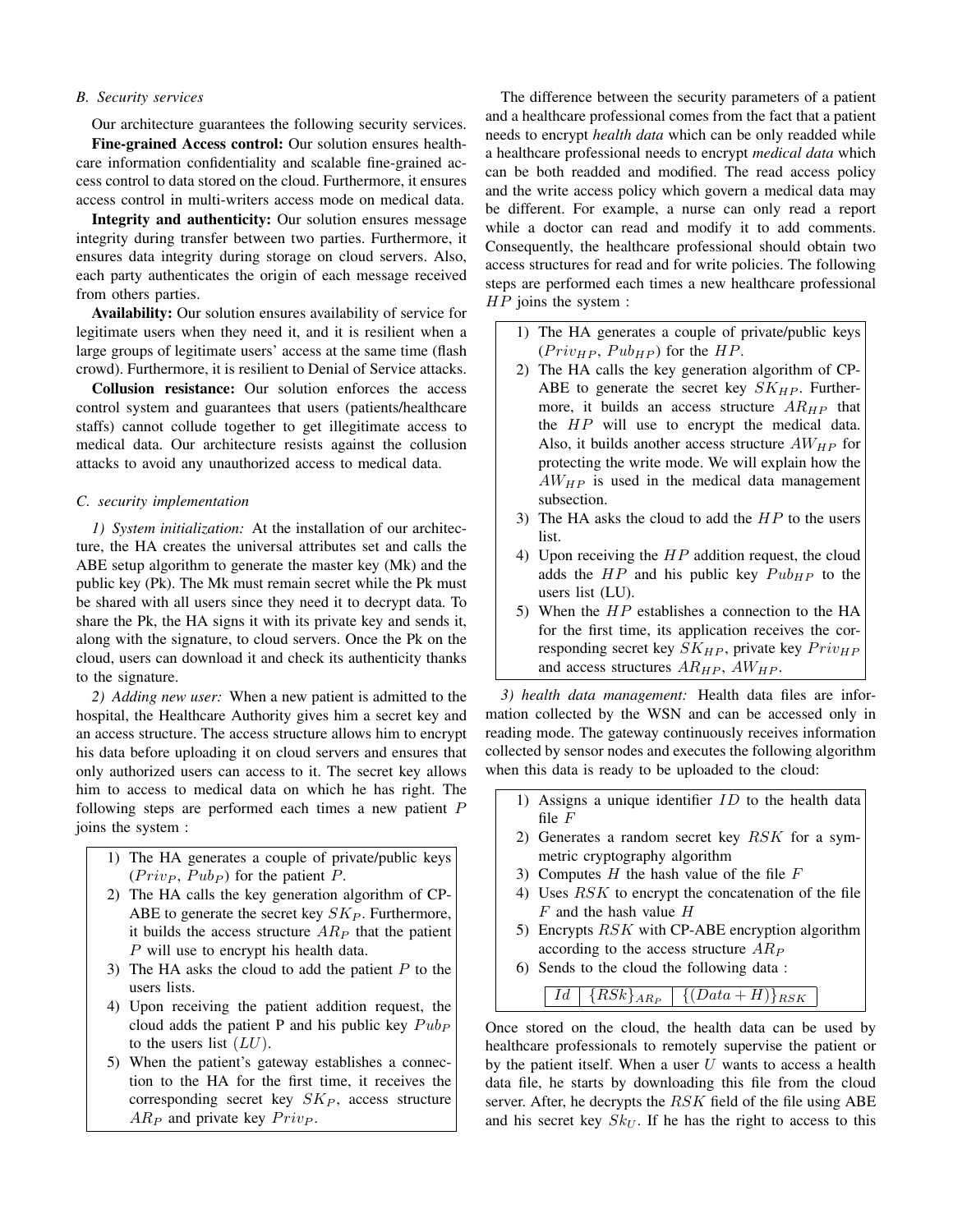file (his secret key corresponds to the access structure of the patient  $P$ ), he gets the correct  $RSK$  and hence decrypts the file. After the decryption, the user checks the integrity of the content thanks to the hash value. If he detects that the data file was altered he signals it to the Healthcare Authority. Figure 3 shows the different steps performed from adding a new patient until its supervision.

*4) Medical data management:* The medical data (such as reports, diagnostics and prescriptions) are created by healthcare professionals and can be modified by other authorized users. The read access to medical data is similar to health data. However, to control medical files updates, we assign to each file a password that only the cloud and users authorized to modify the file can find. To let a user upload a new version of a file  $F$ , the cloud asks him for the file password. If the user provides the correct password, the new file version is accepted. When a healthcare professional HP creates a new medical file  $F$ , he performs the following actions:

- 1) Assigns a unique identifier ID to the medical data file F
- 2) Generates a random secret key  $RSK$  for a symmetric cryptography algorithm
- 3) Generates a random password PASS for protecting controlling the write access
- 4) Computes  $H$  the hash value of the file  $F$
- 5) Uses RSK to encrypt the concatenation of the file  $F$  and the hash value  $H$
- 6) Encrypts RSK with CP-ABE encryption algorithm according to the read access structure  $AR_{HP}$
- 7) Encrypts *PASS* with CP-ABE encryption algorithm according to the write access structure  $AW_{HP}$
- 8) Encrypts *PASS* with the public key of the cloud
- 9) Sends to the cloud the following data :

|                               |  |  | $\begin{array}{ c c c c c c } \hline \hline Id & \{RSk\}_{AR_{HP}} & \{PASS\}_{AW_{HP}} & \{PASS\}_{PubCloud} \hline \end{array}$ |  |  |  |  |
|-------------------------------|--|--|-----------------------------------------------------------------------------------------------------------------------------------|--|--|--|--|
| $\{(\text{Data} + H)\}_{RSK}$ |  |  |                                                                                                                                   |  |  |  |  |

To read the content of a medical file, a user  $U$  performs the same actions described in the last section (access to health file). However, to modify a medical file he performs the following actions:

- 1) Downloads the medical file
- 2) Updates the file content and computes the new hash value of the file;
- 3) Encrypt the medical content along with the new hash value using  $RSK$ ;
- 4) Decrypt the password with ABE and  $Sk_U$
- 5) Sends to the cloud an update request containing the new file along with computed password
- 6) Upon receiving the update request, the cloud the password of the original file using his private key  $Priv_{cloud}$ . The new version of the file is accepted if and only if the password computed by the cloud is equal to the password in the update request.

*5) Data health deletion:* This operation can be performed only by the file owner. To delete a file, the owner signs and sends a delete request to the cloud. Upon receiving this request, the cloud checks if the sender is the real owner of the file based on the signature and proceeds to the deletion.

*6) Revocation:* There are two types of revocation. The first one consists of limiting access to data through modifying the access policy. To change a data access policy, we should create a new data access structure and re-encrypt the desired data. The second one consists of revocation of attributes that are associated to user to limit his access scope. This operation induces more computing overhead. To allow an efficient revocation and solve this challenge, we add an expiration time attribute to each users key [19]. This expiration time represents until when the key is considered valid. Another method to deal with the revocation problem is using the proxy re-encryption technique [22] to delegate most of laborious revocation tasks to cloud servers in secure manner.

# VI. SECURITY AND PERFORMANCE ANALYSIS

## *A. Security analysis*

Our solution guarantees message integrity, authenticity and confidentiality during data transfer through SSL protocol. Furthermore, it ensures a secure and fine grained access control to data files stored on the cloud. Indeed, data files are encrypted by a randomly generated symmetric key, and this key is encrypted by CP-ABE. The CP-ABE scheme has been proved secure in [19]. Especially, The CP-ABE scheme has been proved resistant against collusion attacks and ensuring that encrypted data cannot be accessed by unauthorized users. From this, we deduce that the random symmetric key is confidential and can be accessed only by authorized users. Consequently, the data confidentiality is guaranteed by the standard symmetric encryption security.

Since CP-ABE enables scalable and fine-grained access control, the HA is able to define and enforce expressive and personalized access structure for each user. These access structures enable us to select with fine granularity which users can access to the symmetric key of a given file. Since accessing to the symmetric key is necessary to access to the file, we deduce that these access structures enables us to select with fine granularity which user can access to a file contents. Finally, be using separate access structures for the read and the write policies, we separate between read and write access to medical data.

# *B. Performance analysis*

CP-ABE enables fine grained access control to data but induces important processing overhead with complex access policies like ones used in medical systems. The encryption time of CPA-ABE is linear with the number of leaf nodes of the used access structure. However, measuring the decryption time is more difficult since it significantly depends on the access tree used (number of leaf nodes, the type of used operators, the depth of the tree ...) and the set of attributes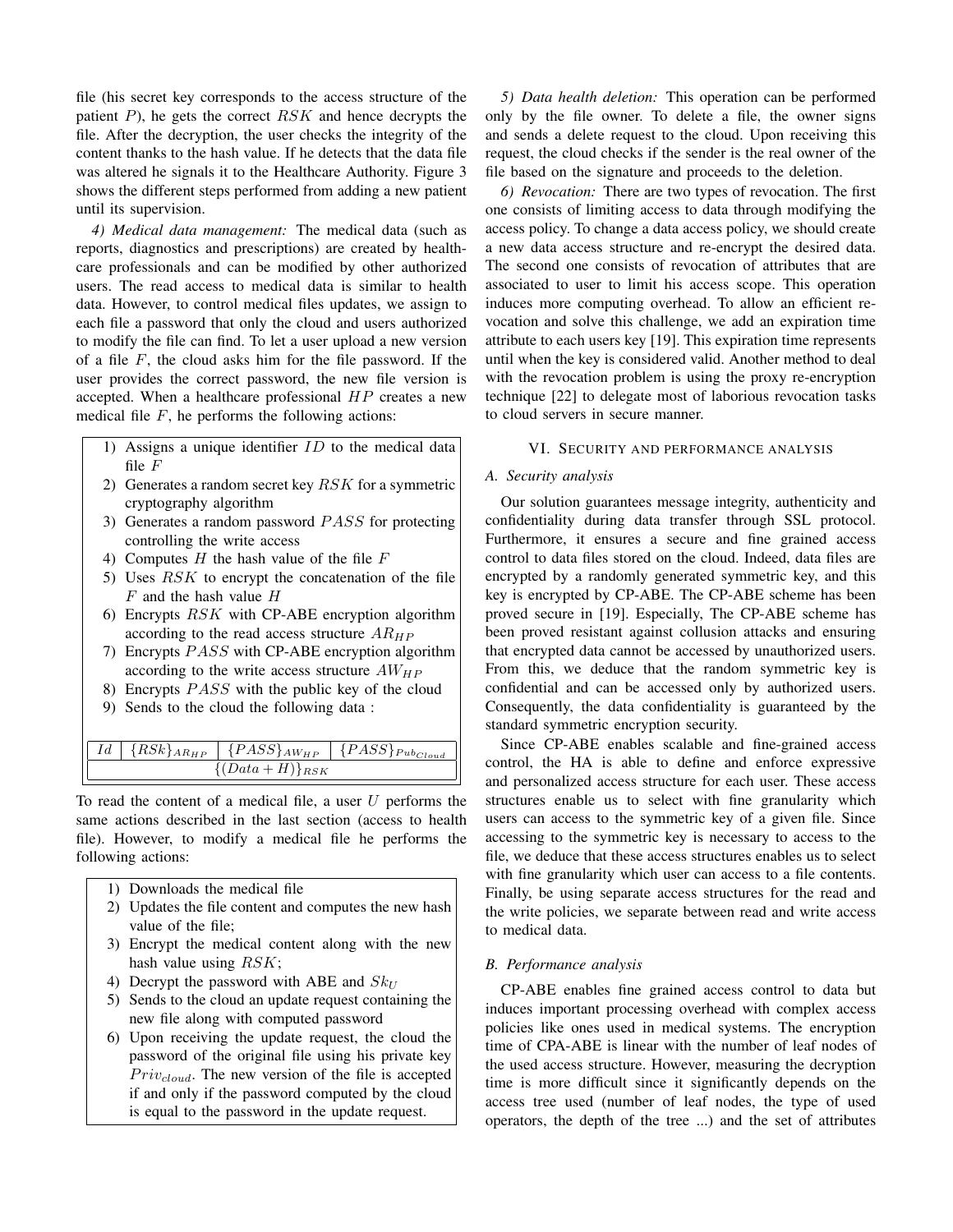

Fig. 3. Example of patient supervision

TABLE I COMPARISON OF THE PERFORMANCE OF ABE AND OUR SOLUTION.

| Algorithm    | Operation                           | AS1  | AS <sub>2</sub> | AS3  | AS4  |
|--------------|-------------------------------------|------|-----------------|------|------|
| <b>ABE</b>   | Encryption (s)                      | 2,87 | 2,21            | 2.55 | 3,86 |
|              | Decryption (s) $1,60$ $1,70$ $1,79$ |      |                 |      | 2.80 |
| Our solution | Encryption (s)                      | 1,60 | 1,85            | 1.88 | 2,16 |
|              | Decryption $(s)$ 1,13 1,01          |      |                 | 1.05 | 1.50 |

involved [19]. Here we present preliminary performance evaluation to show the benefit of our solution compared to ABE. We considered several random access structures and attribute sets that we can meet in a real medical system. We used the toolkit developed in [23] for ABE and the AES implementation of OpenSSL for the symmetric encryption. Table I shows a sample of encryption and decryption time obtained using ABE and our solution respectively. We plan to do more complete and thorough performance evaluations in future works.

Table I shows that ABE consumes more time than our solution both in encryption and decryption. These results match our expectations and show that our control access scheme is more efficient in terms of cryptographic operations. Indeed, our solution uses AES to encrypt the data file and uses CP-ABE to only encrypt the AES key (256 bits). Since AES is faster than ABE, we reduce the whole encryption and decryption time. This reduction vary between 27% and 47% in the studied samples. Notice that these performance evaluation do not consider the significant gain that we can achieve in revocation thanks to our access control.

#### VII. CONCLUSION

In this paper, we addressed the challenge of data management in wireless sensor networks for patient supervision. We proposed a secure and scalable architecture that leverages

cloud computing technology to dynamically scale storage resources via on demand provisioning. Furthermore, we proposed an innovative security scheme that eliminates potential security threats of medical data outsourcing and guarantees confidentiality, integrity without involving patients or doctors interventions. To implement complex and dynamic security policies necessary to medical application, we developed a fine grained access control that combines attributes based encryption and symmetric cryptography. This combination reduced the management overhead and the encryption/decryption time as showed by our preliminary performance evaluation. In future works, we plan to use distributed attribute-based encryption to have multi healthcare authorities. Also, we plan to perform more thorough and complete performance evaluation during encryption, decryption and revocation.

#### **REFERENCES**

- [1] H. Alemdar and C. Ersoy, "Wireless sensor networks for healthcare: A survey," *Computer Networks*, vol. 54, no. 15, pp. 2688–2710, Oct. 2010.
- [2] M. Li, W. Lou, and K. Ren, "Data security and privacy in wireless body area networks," *IEEE Wireless Communications*, vol. 17, no. 1, pp. 51–58, Feb. 2010.
- [3] R. Buyya, C. S. Yeo, S. Venugopal, J. Broberg, and I. Brandic, "Cloud computing and emerging IT platforms: Vision, hype, and reality for delivering computing as the 5th utility," *Journal of Future Generation Computer Systems*, vol. 25, no. 6, pp. 599–616, Jun. 2009.
- [4] R. Liu and I. J. Wassell, "Opportunities and challenges of wireless sensor networks using cloud services," in *Proceedings of the workshop on Internet of Things and Service Platforms, IoTSP '11*, New York, NY, USA, 2011, pp. 41–47.
- [5] V. Rajesh, J. M. Gnanasekar, R. S. Ponmagal, and P. Anbalagan, "Integration of wireless sensor network with cloud," in *International Conference on Recent Trends in Information, Telecommunication and Computing, ITC'10*, Kochi, India, Mar. 2010, pp. 321–323.
- [6] C. O. Rolim, F. L. Koch, C. B. Westphall, J. Werner, A. Fracalossi, and G. S. Salvador, "A cloud computing solution for patient's data collection in health care institutions," in *Second International Conference on eHealth, Telemedicine, and Social Medicine, ETELEMED '10*, St. Maarten, Netherlands Antilles, Feb. 2010, pp. 95–99.